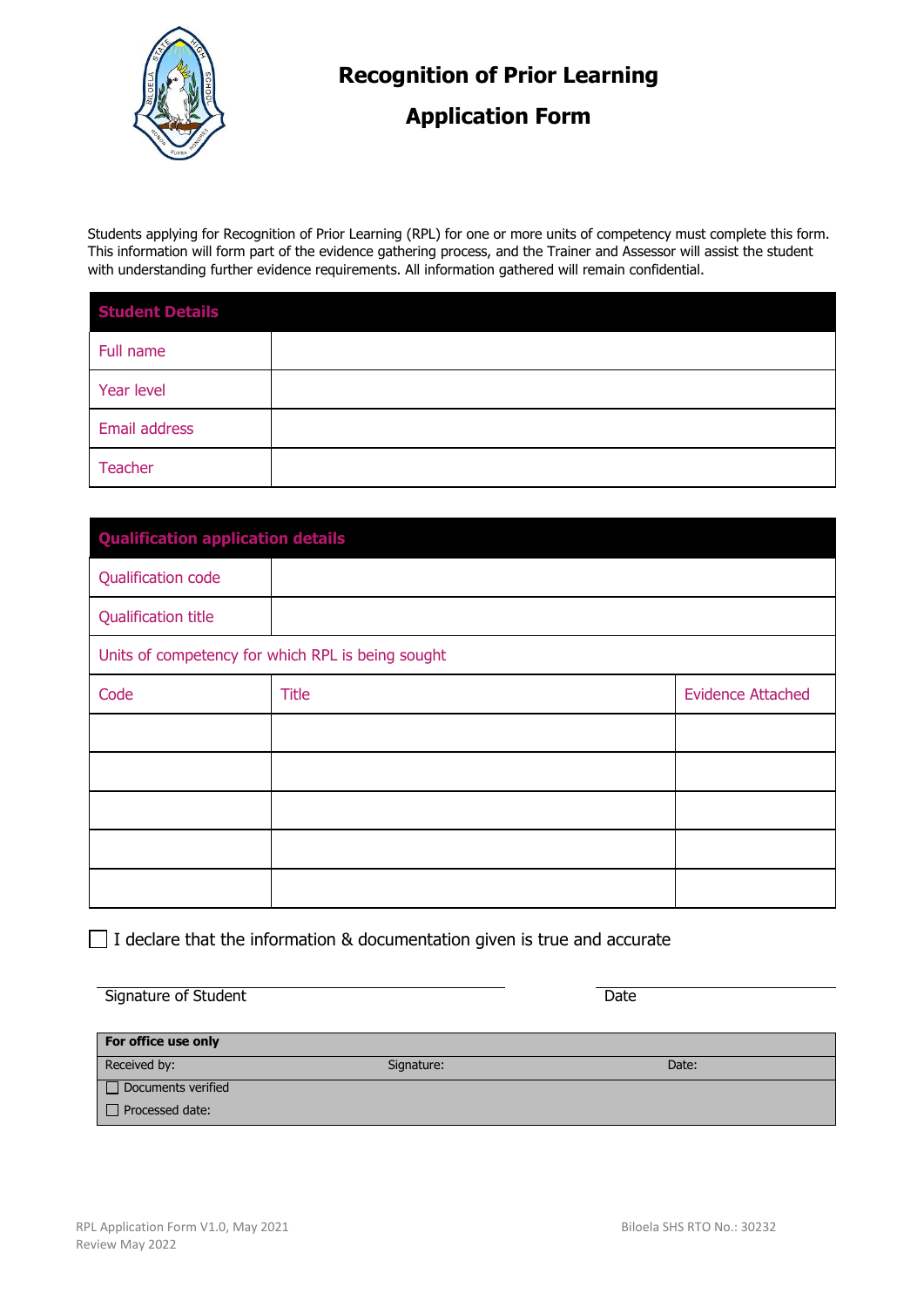

### **Application Form**

| Details of employment history (relevant to this application) |                                                                    |                 |                                                     |
|--------------------------------------------------------------|--------------------------------------------------------------------|-----------------|-----------------------------------------------------|
| <b>Employer</b>                                              |                                                                    |                 |                                                     |
| Employer                                                     |                                                                    |                 |                                                     |
| <b>address</b>                                               | Telephone:                                                         | Dates employed: |                                                     |
| Job details                                                  | Job title:                                                         |                 | Number of hours<br>per week worked<br>in this role: |
| Supervisor                                                   | Name:<br>Telephone:                                                |                 |                                                     |
| Supervision<br>details                                       | Number of supervised hours per week:<br>Length of time supervised: |                 |                                                     |

#### **Please attach evidence for each unit to support your application. This could include**

- $\checkmark$  Certificates/Statement of Results/Attainment
- $\checkmark$  Reference which can be contacted
- $\checkmark$  Resume
- $\checkmark$  Photos
- $\checkmark$  Performance reviews
- $\checkmark$  Job descriptions

You may be asked to provide further information/evidence, attend further interviews, complete written/oral assessment, and undertake demonstration of skills, workplace assessment/observation or skills test. Please be aware you may be required to undertake some or all of these depending on the evidence you provide and the qualification or course being applied for.

| <b>Unit Code</b> | <b>Unit Title</b> | <b>Evidence sighted</b> |
|------------------|-------------------|-------------------------|
|                  |                   |                         |
|                  |                   |                         |
|                  |                   |                         |
|                  |                   |                         |
|                  |                   |                         |
|                  |                   |                         |
|                  |                   |                         |
|                  |                   |                         |
|                  |                   |                         |
|                  |                   |                         |
|                  |                   |                         |
|                  |                   |                         |
|                  |                   |                         |
|                  |                   |                         |
|                  |                   |                         |
|                  |                   |                         |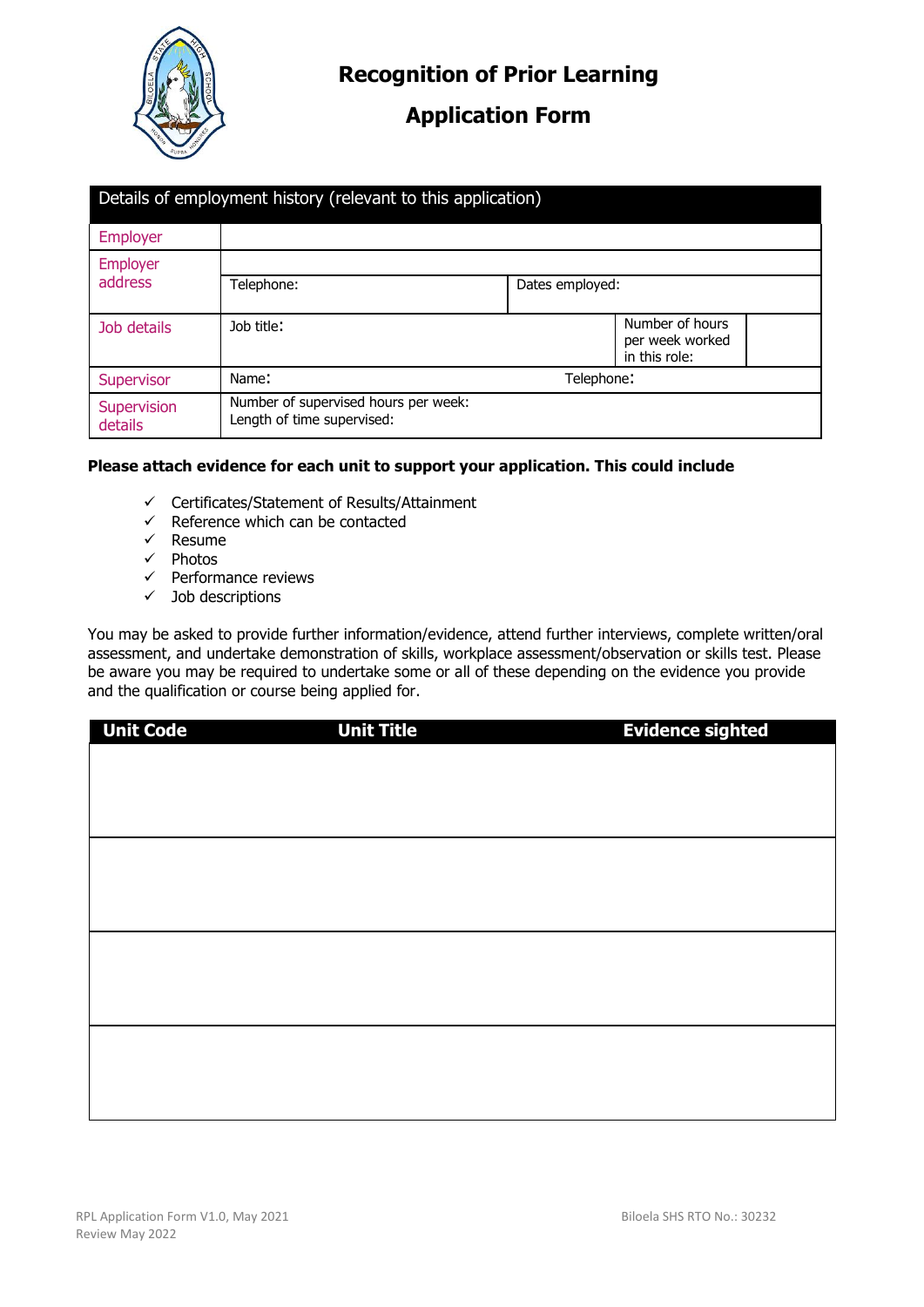

# **Application Form**

| <b>Qualification/Course Code:</b> |  |
|-----------------------------------|--|
| Qualification/Course Title:       |  |

| Satisfactory /<br>Unsatisfactory | Evidence collected                                                 | Comment<br>Evidence meets requirements (if "unsatisfactory",<br>reason must be documented) |
|----------------------------------|--------------------------------------------------------------------|--------------------------------------------------------------------------------------------|
| Unit Code/Title:                 |                                                                    |                                                                                            |
| <b>Yes</b><br><b>No</b>          | Performance criteria<br>Performance evidence<br>Knowledge evidence |                                                                                            |
| Unit Code/Title:                 |                                                                    |                                                                                            |
| <b>Yes</b><br><b>No</b>          | Performance criteria<br>Performance evidence<br>Knowledge evidence |                                                                                            |
| Unit Code/Title:                 |                                                                    |                                                                                            |
| <b>Yes</b><br><b>No</b>          | Performance criteria<br>Performance evidence<br>Knowledge evidence |                                                                                            |
| Unit Code/Title:                 |                                                                    |                                                                                            |
| <b>Yes</b><br><b>No</b>          | Performance criteria<br>Performance evidence<br>Knowledge evidence |                                                                                            |
| Unit Code/Title:                 |                                                                    |                                                                                            |
| <b>Yes</b><br><b>No</b>          | Performance criteria<br>Performance evidence<br>Knowledge evidence |                                                                                            |